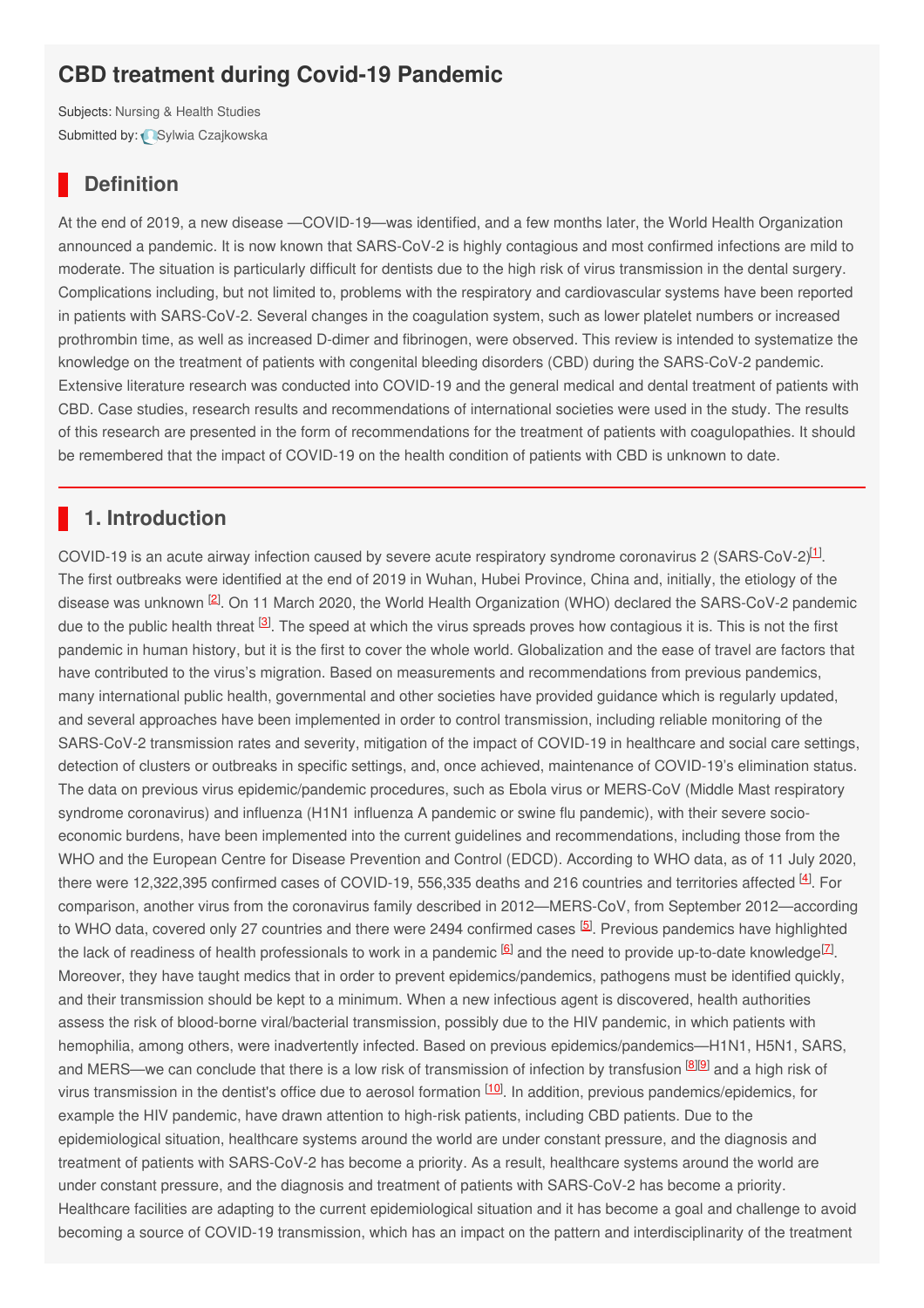of patients with congenital bleeding disorders (CBD), including patients with hemophilia or von Willebrand disease. In truth, the clinical symptoms of infection mimic those of seasonal flu, but the course of the disease can vary greatly, from asymptomatic infections to fatal cases. Those most at risk of increased mortality due to COVID-9 are people with comorbidities and those over the age of 65 [[11](#page-2-10)][\[12](#page-2-11)][\[13](#page-3-0)][\[14](#page-3-1)][\[15](#page-3-2)][\[16](#page-3-3)]. For this reason, treatment of the underlying disease has become extremely important. In patients with a confirmed SARS-CoV-2 infection, several changes in the coagulation system were observed, which may be related to vascular endothelial damage, inflammatory response with cytokine, activation of complement pathways and neutrophil extracellular traps due to infection <sup>[\[17](#page-3-4)][\[18](#page-3-5)]</sup>. The impact of COVID-19 on the health of patients with congenital bleeding disorders (CBD) is still under discussion. The literature suggests the possibility of thromboembolic disorders, also in patients with CBD <sup>[\[19](#page-3-6)]</sup>. There are known cases of bleeding related to COVID-19 infection <sup>[\[20](#page-3-7)]</sup> and also the influence of VWF factor level on the risk of complications is discussed <sup>[21](#page-3-8)</sup><sup>[\[22](#page-3-9)]</sup>. The aim of this article is to give recommendations to doctors and dentists for the optimal management of patients with CBD during the SARS-CoV-2 pandemic.

### **2. Normal Hemostasis**

Hemostasis, the process of blood clot formation at the site of vessel injury, consists of primary and secondary hemostasis. In primary hemostasis, after endothelia injury and the contraction of the vessel wall, platelets adhere to the collagen through platelet aggregation, secretion and further procoagulant activities leading to a platelet plug which is pivotal for the initial hemostatic response to stop bleeding. Secondary hemostasis causes permanent mechanical closure of the wound with local generation of fibrin and the subsequent formation of a fibrin-based clot based on coagulation factors, which is then followed by repair and scar formation. Initiation of the clotting of secondary hemostasis begins with the generation or exposure of tissue factor at the wound site with activated factor VII, generating a small amount of thrombin which activates factor XI, leading to amplification of thrombin generation in the propagation phase by enzyme complexes (intrinsic tenase and prothrombinase). All these processes reinforce the initial platelet plug and form a clot with a stable fibrin network with activated factor XIII that stabilizes and crosslinks the overlapping fibrin stands <sup>[\[23](#page-3-10)][[24](#page-3-11)]</sup>.

### **3. Bleeding Diathesis–Pathomechanism and Symptoms**

Hemorrhagic disorders can be congenital or acquired and may result from vascular changes, deficiency of clotting factors, or dysfunction or reduction of thrombocytes. The most common inherited bleeding disorder is von Willebrand disease (VWD) <sup>[\[25](#page-3-12)]</sup>. VWD is caused by a quantitative or qualitative disorder of the von Willebrand factor<sup>[\[26](#page-3-13)]</sup>. This factor is essential for the adhesion of thrombocytes to the endothelium at the site of a damaged vessel. This abnormality is mainly related to primary hemostasis. Abnormalities of secondary hemostasis occur, among others, in hemophilia. Hemophilia is a hemorrhagic diathesis in which there is a decrease in factor VIII (hemophilia A), factor IX (hemophilia B) or factor XI (hemophilia C)  $^{[27]}$  $^{[27]}$  $^{[27]}$ . In contrast to VWF, hemophilia A and B are an X-linked disease, therefore the diathesis affects only males or homozygous females <sup>[\[28](#page-3-15)]</sup>. Due to the factor deficiency, thrombin generation and clot formation is disturbed with impaired hemostasis and subsequent bleeding complications. The activity of the deficient or residual clotting factor level in the blood correlates with the severity of hemophilia and the severity of the symptoms. Severe (defined as <1 percent factor activity which corresponds to <0.01IU/ml), moderate (factor activity level <sup>31</sup> percent of normal and £5 percent of normal) and mild levels of hemophilia (5–40% of the norm) have been distinguished <sup>[\[29](#page-3-16)]</sup>. In patients with hereditary bleeding diathesis, there is mainly excessive or prolonged bleeding, which may even be life threatening (Table 1) <sup>[\[30](#page-3-17)]</sup>. Bleeds that appear include gingival bleeding <sup>[[31](#page-3-18)]</sup>, intra-articular bleeding <sup>[\[31](#page-3-18)]</sup>, excessive bleeding after injuries and surgery, for example, after tooth extraction <sup>[\[32](#page-3-19)][\[33](#page-3-20)]</sup>, nasal and oral bleeding <sup>[[31](#page-3-18)]</sup>, gastrointestinal bleeding <sup>[\[31](#page-3-18)]</sup>, hematomas and bleeding from small wounds <sup>[\[26](#page-3-13)]</sup>. Prolonged bleeding after tooth extraction may also occur in women who are carriers of hemophilia <sup>[\[34](#page-3-21)]</sup>. The cause of bleeding in the oral cavity, in addition to the deficiency of the coagulation factor, may be poor hygiene associated with the fear of possible mechanical injury, thus leading to gingivitis <sup>[[35](#page-3-22)]</sup>. There are discrepancies in dental health and oral hygiene in individuals with CBD <sup>[\[35](#page-3-22)]</sup>. The literature reports a frequent occurrence of osteoporosis in patients with hemophilia <sup>[\[36](#page-4-0)][\[37](#page-4-1)]</sup>, as well as the possibility of complications related to hemorrhages into muscles and joints <sup>[\[38](#page-4-2)]</sup>. Complications include arthropathy, synovitis, contractures, or the formation of pseudo-tumors within the locomotor system in the course of hemophilia. In some cases, hemarthrosis may appear, and in rare cases, it may also affect the temporomandibular joint . Pseudo-tumors may occur both in the bones and muscles <sup>[\[39](#page-4-3)]</sup>. In exceptional cases, they are located within the craniofacial bones  $\frac{[40][41][42]}{2}$  $\frac{[40][41][42]}{2}$  $\frac{[40][41][42]}{2}$  $\frac{[40][41][42]}{2}$  $\frac{[40][41][42]}{2}$  $\frac{[40][41][42]}{2}$  $\frac{[40][41][42]}{2}$ . In addition, treatment with plasma-derived concentrates without the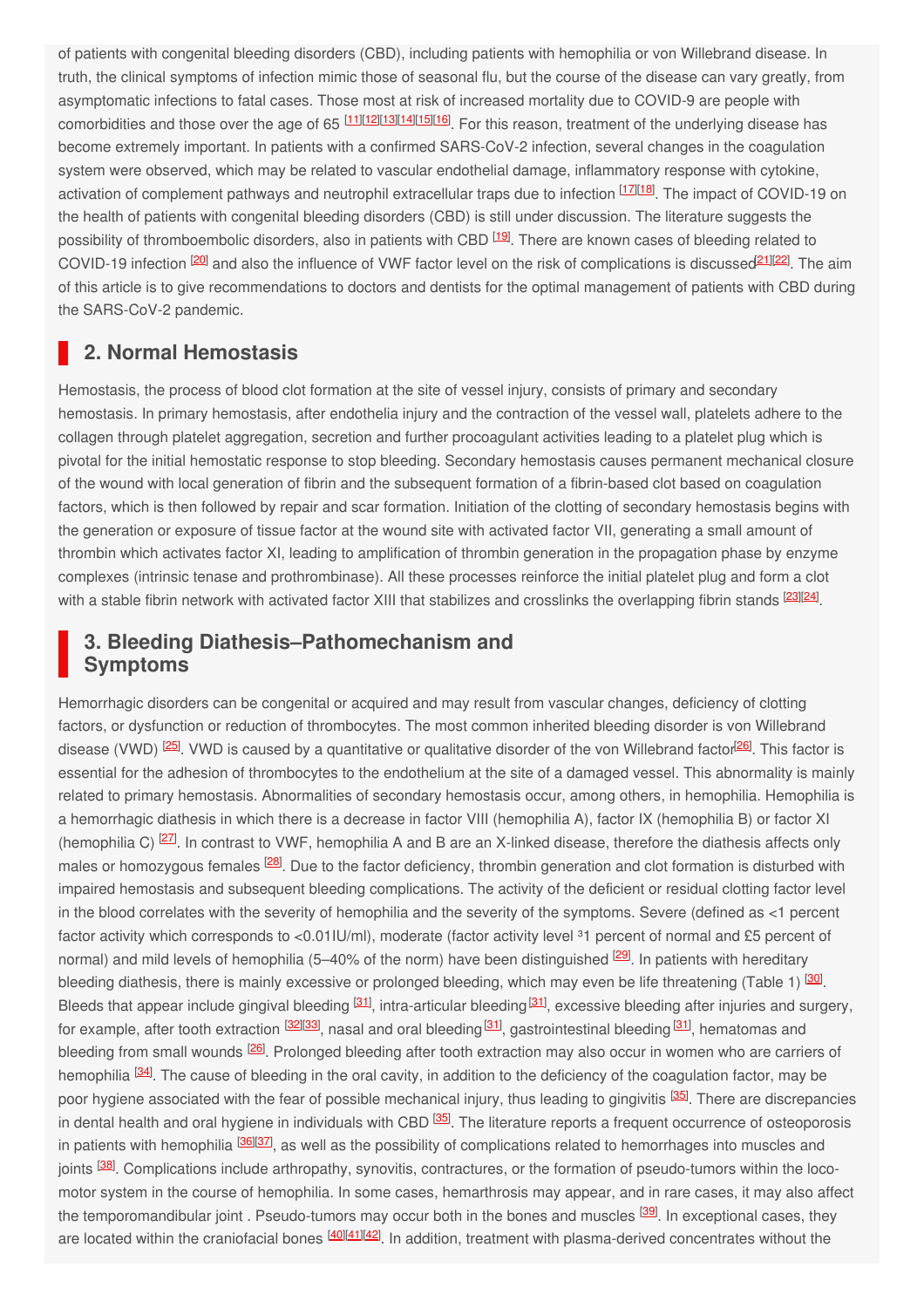appropriate virus inactivation may result in blood-borne infections, including human immunodeficiency virus (HIV), hepatitis B virus (HBV), hepatitis C virus (HCV), human T-cell leukemia virus (HTLV-1), or parvovirus B19 <sup>[\[43](#page-4-7)]</sup>.

**Table 1.** Symptoms of congenital hemorrhagic diathesis.

| <b>Congenital Hemorrhagic Diathesis</b> |                                                |
|-----------------------------------------|------------------------------------------------|
| 1.                                      | Bleeding gums                                  |
| 2.                                      | Hemarthrosis                                   |
| 3.                                      | Excessive or prolonged bleeding after injuries |
| 4.                                      | Excessive or prolonged bleeding after surgery  |
| 5.                                      | Bleeding from the nose                         |
| 6.                                      | Bleeding from the mouth                        |
| 7 <sub>1</sub>                          | Gastrointestinal bleeding                      |
| 8.                                      | Hematomas                                      |
| 9.                                      | Bleeding from minor wounds                     |

#### <span id="page-2-0"></span>**References**

- <span id="page-2-1"></span>1. Orsi, F.A.; De Paula, E.V.; Santos, F.D.O.; Teruchkin, M.M.; Campêlo, D.H.C.; Mello, T.T.; Chindamo, M.C.; Macedo, A.V.S.; Rocha, A.T.; Ramacciotti, E.; et al. Guidance on diagnosis, prevention and treatment of thromboembolic complications in COVID-19: A position paper of the Brazilian Society of Thrombosis and Hemostasis and the Thrombosis and Hemostasis Committee of the Brazilian Association of Hematology, Hemotherapy and Cellular Therapy. Hematol. Transfus. Cell Ther. 2020, doi:10.1016/j.htct.2020.06.001.
- <span id="page-2-2"></span>2. Parry, J. Pneumonia in China: Lack of information raises concerns among Hong Kong health workers. BMJ 2020, 368, m56, doi:10.1136/bmj.m56.
- <span id="page-2-4"></span><span id="page-2-3"></span>3. World Health Organization. BREAKING We have therefore made the assessment that COVID19 can be characterized as a pandemic, 11 march 2020. Available online: https://twitter.com/who/status/1237777021742338049 (accessed on 11 July 2020).
- 4. WHO Coronavirus Disease (COVID-19) Dashboard. Available online: https://covid19.who.int (accessed on 11 July 2020).
- <span id="page-2-5"></span>5. WHO Middle East respiratory syndrome coronavirus (MERS-CoV). WHO. World Health Organization; Available online: http://www.who.int/emergencies/mers-cov/en/ (accessed on 22 September 2020)
- <span id="page-2-6"></span>6. Balicer, R.D.; Barnett, D.J.; Thompson, C.B.; Hsu, E.B.; Catlett, C.L.; Watson, C.M.; Semon, N.L.; Gwon, H.S.; Links, J.M. Characterizing hospital workers' willingness to report to duty in an influenza pandemic through threat and efficacy-based assessment. BMC Public Health 2010, 10, 436, doi:10.1186/1471-2458-10-436.
- <span id="page-2-7"></span>7. Fatiregun, A.A.; Olowookere, S.A.; Oyebade, A.O. Pandemic Influenza A (H1N1): Knowledge among senior health workers at a secondary health care institution in Southwest, Nigeria. Afr. Health Sci. 2011, 11, 171–175.
- <span id="page-2-8"></span>8. WFH Statement on MSM and Blood Donation – Hemophilia World News. Available online: https://news.wfh.org/wfh-statement-on-msmand-blood-donation/ (accessed on 22 September 2020).
- <span id="page-2-9"></span>9. World Federation of Hemophilia Statement: Update to COVID-19 – Hemophilia World News. Available online: https://news.wfh.org/world-federation-of-hemophilia-statement-update-to-covid-19/ (accessed on 22 September 2020).
- <span id="page-2-10"></span>10. Harrel, S.K.; Molinari, J. Aerosols and splatter in dentistry: A brief review of the literature and infection control implications. J. Am. Dent. Assoc. 2004, 135.
- <span id="page-2-11"></span>11. Ioannidis, J.P.; Axfors, C.; Contopoulos-Ioannidis, D.G. Population-level COVID-19 mortality risk for non-elderly individuals overall and for non-elderly individuals without underlying diseases in pandemic epicenters. Environ. Res. 2020, 188, 109890, doi:10.1016/j.envres.2020.109890.
- 12. Zhou, F.; Yu, T.; Du, R.; Fan, G.; Liu, Y.; Liu, Z.; Xiang, J.; Wang, Y.; Song, B.; Gu, X.; et al. Clinical course and risk factors for mortality of adult inpatients with COVID-19 in Wuhan, China: A retrospective cohort study. Lancet 2020, 395, 1054–1062, doi:10.1016/s0140-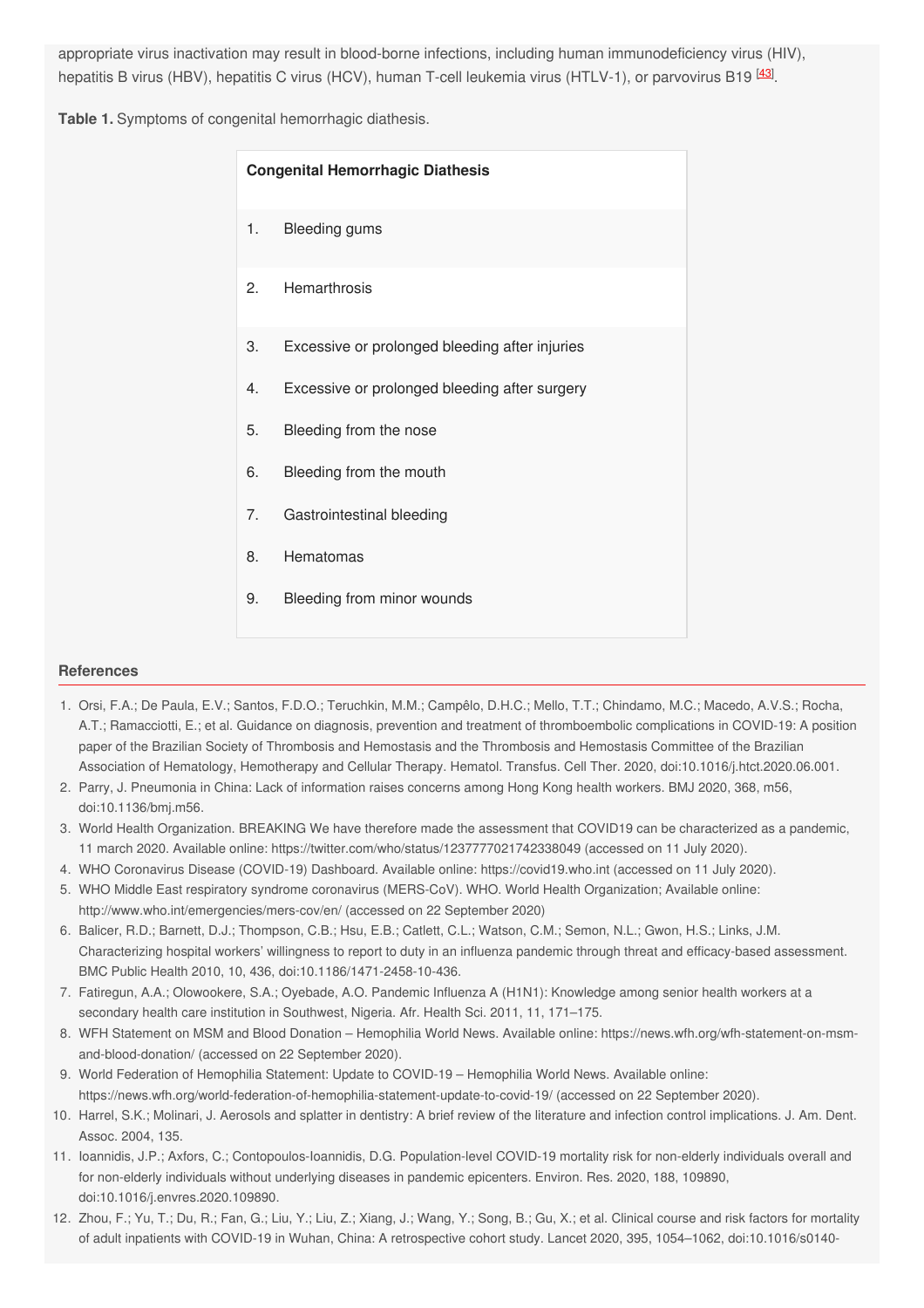<span id="page-3-0"></span>6736(20)30566-3.

- 13. Guan, W.-J.; Liang, W.-H.; Zhao, Y.; Liang, H.-R.; Chen, Z.-S.; Li, Y.-M.; Liu, X.-Q.; Chen, R.-C.; Tang, C.-L.; Wang, T.; et al. Comorbidity and its impact on 1590 patients with COVID-19 in China: A nationwide analysis. Eur. Respir. J. 2020, 55, 2000547, doi:10.1183/13993003.00547-2020. Available online https://www.ncbi.nlm.nih.gov/pmc/articles/PMC7098485/ (accessed on 11 July 2020).
- <span id="page-3-2"></span><span id="page-3-1"></span>14. Jamal M., Shah M., Almarzooqi S.H., Aber H., Khawaja S., El Abed R., Alkhatib Z., Samaranayahe L.S. Overview of transnational recommendations for COVID‐19 transmission control in dental care settings. OralDis. Available online: https://www.ncbi.nlm.nih.gov/pmc/articles/PMC7280672/ (accessed on 12 July 2020)
- <span id="page-3-3"></span>15. Wang, J.; Li, D.; Yang, R.; Tang, X.; Yan, T.; Guo, W. Clinical Characteristics of 138 Hospitalized Patients With 2019 Novel Coronavirus-Infected Pneumonia in Wuhan, China. JAMA 2020, 323, 1061–1069.
- <span id="page-3-4"></span>16. Chen, T.; Wu, D.; Chen, H.; Yan, W.; Yang, D.; Chen, G.; Ma, K.; Xu, D.; Yu, H.; Wang, H.; et al. Clinical characteristics of 113 deceased patients with coronavirus disease 2019: Retrospective study. BMJ 2020, 368, m1091, Available online: https://www.ncbi.nlm.nih.gov/pmc/articles/PMC7190011/ (accessed on 19 July 2020).
- <span id="page-3-5"></span>17. Adam, E.H.; Zacharowski, K.; Miesbach, W. A comprehensive assessment of the coagulation profile in critically ill COVID-19 patients. Thromb. Res. 2020, 194, 42–44, doi:10.1016/j.thromres.2020.06.026.
- <span id="page-3-6"></span>18. Varga, Z.; Flammer, A.J.; Steiger, P.; Haberecker, M.; Andermatt, R.; Zinkernagel, A.S.; Mehra, M.R.; Schuepbach, R.A.; Ruschitzka, F.; Moch, H. Endothelial cell infection and endotheliitis in COVID-19. Lancet 2020, 395, 1417–1418, doi:10.1016/s0140-6736(20)30937-5.
- <span id="page-3-7"></span>19. Dorgalaleh, A.; Dabbagh, A.; Tabibian, S.; Baghaeipour, M.R.; Jazebi, M.; Bahraini, M.; Fazeli, S.; Rad, F.; Baghaeipour, N. Patients with Congenital Bleeding Disorders Appear to be Less Severely Affected by SARS-CoV-2: Is Inherited Hypocoagulability Overcoming Acquired Hypercoagulability of Coronavirus Disease 2019 (COVID-19)? Semin Thromb Hemost. Available online: http://www.thiemeconnect.de/DOI/DOI?10.1055/s-0040-1713435 (accessed on 22 September 2020).
- <span id="page-3-8"></span>20. Dorgalaleh, A. Bleeding and Bleeding Risk in COVID-19. Semin. Thromb. Hemost. 2020, doi:10.1055/s-0040-1713434.
- <span id="page-3-9"></span>21. Aksenova, A.Y. Von Willebrand factor and endothelial damage: A possible association with COVID-19. Ecol. Genet. 2020, 18, 5–8, doi:10.17816/ecogen33973.
- <span id="page-3-10"></span>22. Grobler, C.; Maphumulo, S.C.; Grobbelaar, L.M.; Bredenkamp, J.C.; Laubscher, G.J.; Lourens, P.J.; Kell, D.B.; Kell, D.B.; Pretorius, E. Covid-19: The Rollercoaster of Fibrin(Ogen), D-Dimer, Von Willebrand Factor, P-Selectin and Their Interactions with Endothelial Cells, Platelets and Erythrocytes. Int. J. Mol. Sci. 2020, 21, 5168, doi:10.3390/ijms21145168.
- <span id="page-3-11"></span>23. Israels, S.; Schwetz, N.; Boyar, R.; McNicol, A. Bleeding disorders: Characterization, dental considerations and management. J. Canadian Dent. Assoc. 2006, 72.
- <span id="page-3-12"></span>24. Jover-Cerveró, A.; Roda, R.P.; Bagán, J.V.; Soriano, Y.J. Dental treatment of patients with coagulation factor alterations: An update. Med. Oral Patol. Oral Cirugia Bucal 2007, 12.
- <span id="page-3-13"></span>25. Nichols, W.L.; Hultin, M.B.; James, A.H.; Manco-Johnson, M.J.; Montgomery, R.R.; Ortel, T.L.; Rick, M.E.; Sadler, J.E.; Weinstein, M.; Yawn, B.P. Von Willebrand disease (VWD): Evidence-based diagnosis and management guidelines, the National Heart, Lung, and Blood Institute (NHLBI) Expert Panel report (USA). Haemophilia 2008, 14, 171–232, doi:10.1111/j.1365-2516.2007.01643.x.
- <span id="page-3-14"></span>26. Heijdra, J.; Cnossen, M.H.; Leebeek, F.W.G. Current and Emerging Options for the Management of Inherited von Willebrand Disease. Drugs 2017, 77, 1531–1547, doi:10.1007/s40265-017-0793-2.
- <span id="page-3-15"></span>27. Reddy, N.V.; Reddy, K.S.; Niharika, P.; Reddy, M.A.; Danaeswari, V.; Noorjahan, M.D. Oral Health Status and Treatment Needs among Hemophilic Children in Hyderabad, Telangana, India. Int. J. Clin. Pediatr. Dent. 2019, 12, 30–32, doi:10.5005/jp-journals-10005-1585.
- <span id="page-3-16"></span>28. Martínez-Rider, R.; Garrocho-Rangel, A.; Marquez-Preciado, R.; Bolanos-Carmona, M.V.; Islas-Ruiz, S.; Pozos-Guillen, A. Dental Management of a Child with Incidentally Detected Hemophilia: Report of a Clinical Case. Case Rep. Dent. 2017, 2017, 1–5, doi:10.1155/2017/7429738.
- <span id="page-3-17"></span>29. Nagaveni, N.; Arekal, S.; Poornima, P.; Hanagawady, S.; Yadav, S. Dental health in children with congenital bleeding disorders in and around Davangere: A case-control study. J. Indian Soc. Pedod. Prev. Dent. 2016, 34, 76, doi:10.4103/0970-4388.175522.
- <span id="page-3-18"></span>30. Lemos Jardim, L.; van der Bom, J.G.; Caram-Deelder, C.; Gouw, S.C.; Leal Cherchiglia, M.; Meireles Rezende, S. Mortality of patients with haemophilia in Brazil: First report. Haemophilia 2019, 25, 146–152, doi:10.1111/hae.13730.
- <span id="page-3-19"></span>31. Karaman, K.; Akbayram, S.; Garipardic, M.; Oner, A.F.; Garipardıç, M. Diagnostic evaluation of our patients with hemophilia A: 17-year experience. Türk Pediatri Arşivi 2015, 50, 96–101, doi:10.5152/tpa.2015.2516.
- <span id="page-3-20"></span>32. Lewandowski, B.; Wojnar, J.; Brodowski, R.; Mucha, M.; Czenczek-Lewandowska, E.; Brzęcka, D. Dental extractions in patients with mild hemophilia A and hemophilia B and von Willebrand disease without clotting factor supplementation. Polish Arch. Intern. Med. 2018, 128, 488–490.
- <span id="page-3-21"></span>33. Nagarakanti, S.; Sappati, H.; Gunupati, S.; Reddy, B.V.R.; Chava, V.K. Dental management of a patient with incidentally detected hemophilia: Report of a clinical case. J. Indian Soc. Periodontol. 2019, 23, 281–283, doi:10.4103/jisp.jisp\_461\_18.
- <span id="page-3-22"></span>34. Lambert, C.; Meité, N.D.; Sanogo, I.; Lobet, S.; Adjambri, E.; Eeckhoudt, S.; Hermans, C. Hemophilia carrier's awareness, diagnosis, and management in emerging countries: A cross-sectional study in Côte d'Ivoire (Ivory Coast). Orphanet J. Rare Dis. 2019, 14, 1–7, doi:10.1186/s13023-019-1005-9.
- 35. Kumar, M.; Pai, K.M.; Kurien, A.; Vineetha, R. Oral hygiene and dentition status in children and adults with hemophilia: A case-control study. Spéc. Care Dent. 2018, 38, 391–394, doi:10.1111/scd.12324.